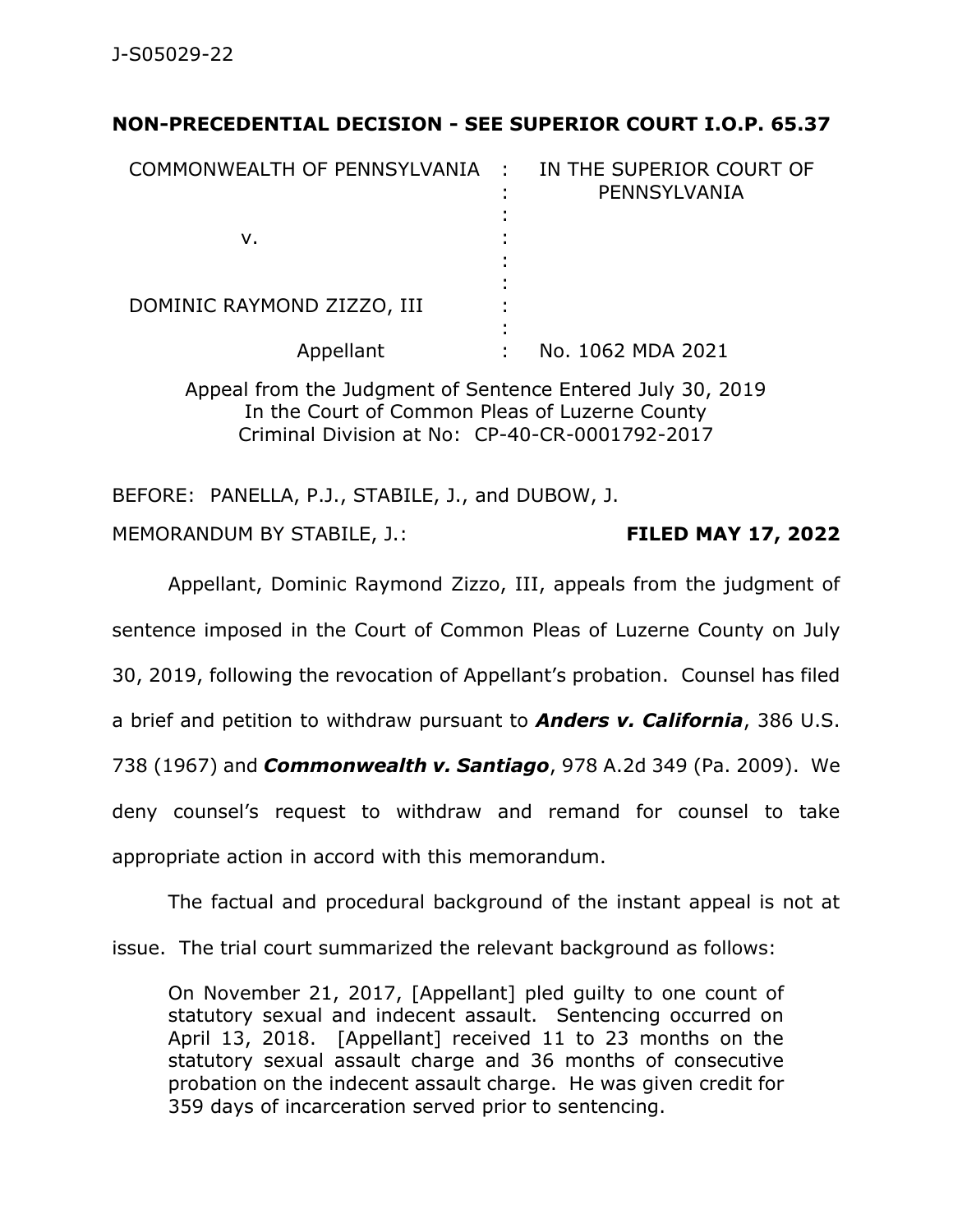On July 29, 2019, a probation revocation hearing was held as a result of a violation report which was dated March 26, 2019. The report alleged that [Appellant] violated the terms of his probation by engaging in unsupervised contact with minors, consuming alcohol and failing to complete sex offender treatment. At the conclusion of the hearing[,] [Appellant]'s probation was revoked. He was then resentenced to 24 to 84 months on the indecent assault charge[,] which was graded as a felony of the third degree.

No direct appeal was filed following the revocation hearing. On December 11, 2019, [Appellant] filed a motion for post conviction collateral relief. As a result of the PCRA motion, [Appellant]'s appellate rights were reinstated regarding the revocation of his probation. A notice of appeal was filed on his behalf on August 4, 2021.

An order was then issued by [the trial court] which required a concise statement of errors complained of on appeal pursuant to [Pa.R.A.P.] 1925(b) be filed by [Appellant] within twenty-one days. Counsel filed a concise statement on August 31, 2021. The statement alleges error in connection with the finding that [Appellant] violated his probation by having inappropriate contact with minors and being discharged from the sexual offender program. Error is also alleged in permitting testimony by the Commonwealth's witness in violation of [Appellant]'s Fifth Amendment Rights.

Trial Court Opinion, 9/22/21, at 1-2 (unnumbered).

\_\_\_\_\_\_\_\_\_\_\_\_\_\_\_\_\_\_\_\_\_\_\_\_\_\_\_\_\_\_\_\_\_\_\_\_\_\_\_\_\_\_\_\_

Appellant raises the following issues for our review:

- I. Whether the [trial] court erred or abused its discretion in finding that [Appellant] violated his probation by:
	- a. having inappropriate contact with minors;
	- b. being discharged from the sexual offender program.<sup>1</sup>

 $1$  Sub-issue b, while listed as a claim, was not addressed in the argument section of the brief. Similarly, while the issue was raised in Appellant's Rule *(Footnote Continued Next Page)*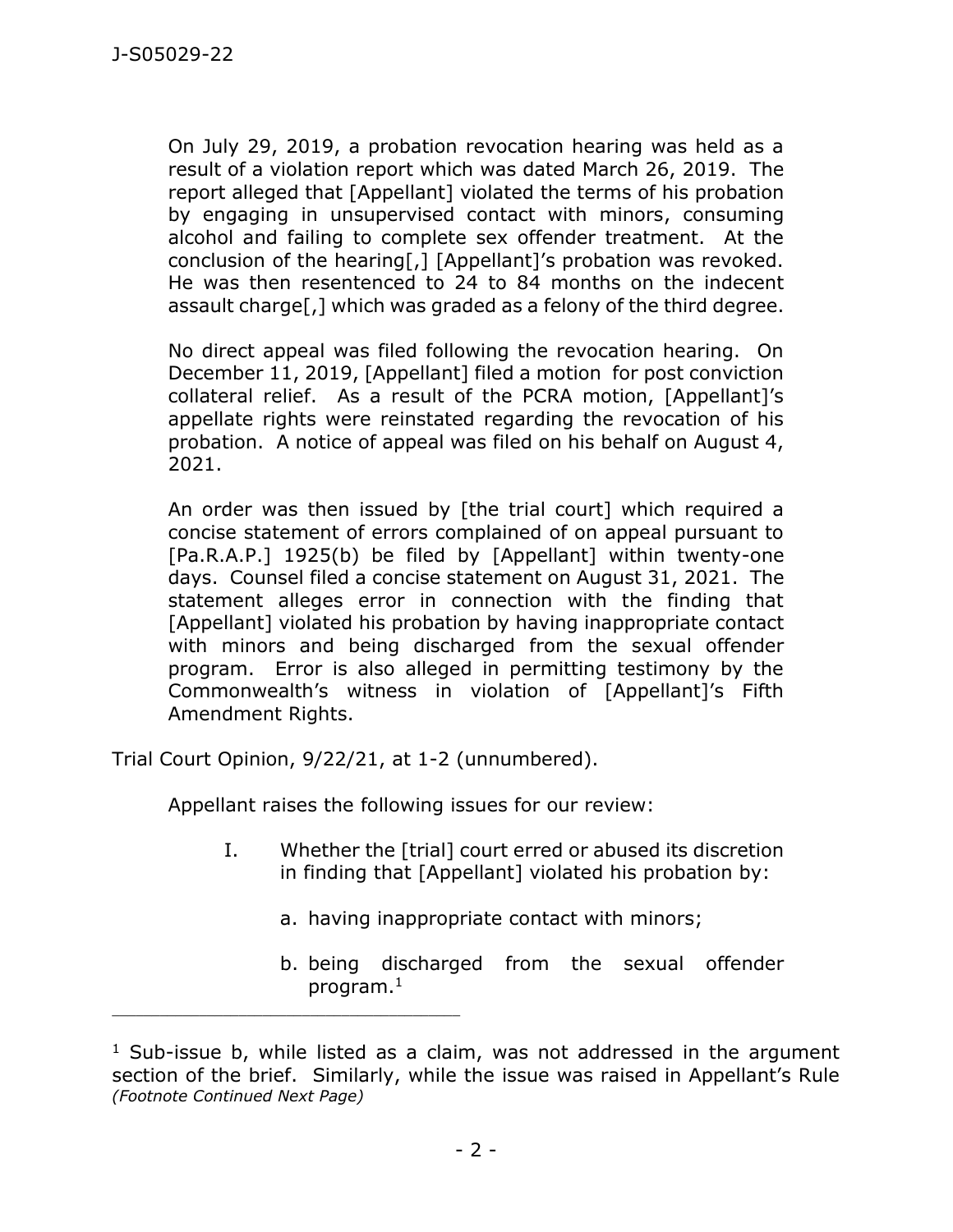II. Whether the [trial] court erred in permitting testimony by the Commonwealth's witness in violation of [Appellant]'s Fifth Amendments rights.

Appellant's Anders' Brief at 1.

Before we address the merits of the challenges, we must consider the

adequacy of counsel's compliance with *Anders v. California,* 386 U.S. 738

(1967) and *Commonwealth v. Santiago*, 978 A.2d 349 (Pa. 2009).

Pursuant to *Anders*, when counsel believes an appeal is frivolous and

wishes to withdraw from representation, counsel must do the following:

file a petition averring that, after a conscientious examination of the record, counsel finds the appeal to be wholly frivolous. Counsel must also file an *Anders* brief setting forth issues that might arguably support the appeal along with any other issues necessary for the effective appellate presentation thereof. . . .

*Anders* counsel must also provide a copy of the *Anders* petition and brief to the appellant, advising the appellant of the right to retain new counsel, proceed pro se or raise any additional points worthy of this Court's attention.

*Commonwealth v. Tukhi*, 149 A.3d 881, 885-86 (Pa. Super. 2016) (citation

omitted).

In *Santiago*, our Supreme Court addressed the contents of an *Anders*

brief, and required that the brief:

\_\_\_\_\_\_\_\_\_\_\_\_\_\_\_\_\_\_\_\_\_\_\_\_\_\_\_\_\_\_\_\_\_\_\_\_\_\_\_\_\_\_\_\_

(1) provide a summary of the procedural history and facts, with citations to the record;

(2) refer to anything in the record that counsel believes arguably supports the appeal;

<sup>1925(</sup>b) statement, it was not addressed by the trial court in its Rule 1925(a) opinion.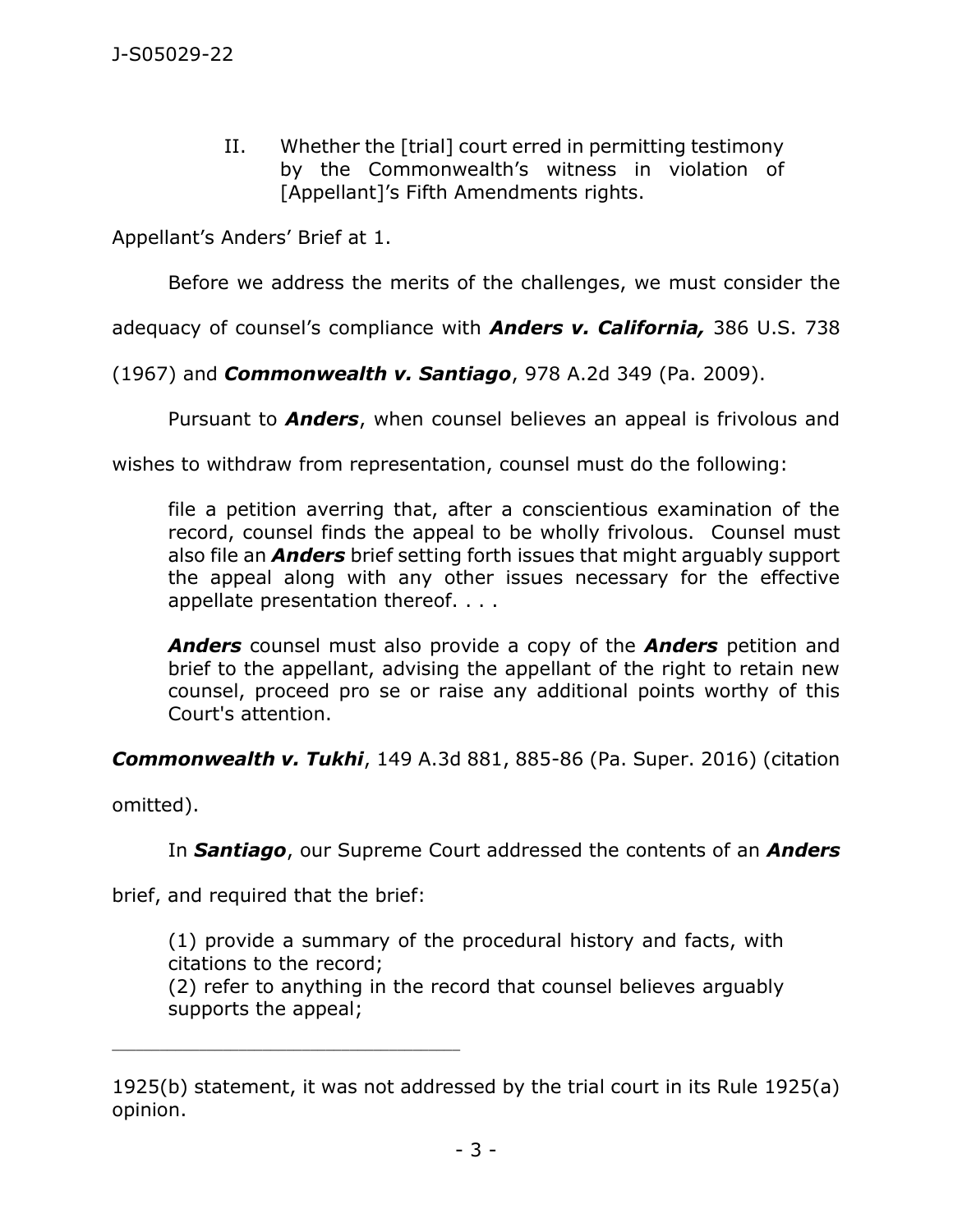(3) set forth counsel's conclusion that the appeal is frivolous; and (4) state counsel's reasons for concluding that the appeal is frivolous. Counsel should articulate the relevant facts of record, controlling case law, and/or statutes on point that have led to the conclusion that the appeal is frivolous.

*Santiago*, 978 A.2d at 361. Once counsel has satisfied the *Anders* requirements, it is then this Court's responsibility "to conduct a simple review of the record to ascertain if there appear on its face to be arguably meritorious issues that counsel, intentionally or not, missed or misstated." *Commonwealth v. Dempster*, 187 A.3d 266, 272 (Pa. Super. 2018).

We start our review by examining the petition to withdraw as counsel. In the petition, counsel failed to advise Appellant that he may "raise any additional points worthy of this Court's attention." *Anders*, *supra*; *Tukhi*, *supra*.

In addition, in his *Anders* brief, counsel failed to state his reasons for concluding that the appeal is frivolous. *Santiago*, *supra*. Specifically, counsel failed to "articulate the relevant facts of record, controlling case law, and/or statutes on point that have led to the conclusion that the appeal is frivolous." *Santiago*, 978 A.2d at 361. Because he failed to do so, we are unable to discern how counsel reached that conclusion. Among other things, we find troublesome the absence of any meaningful discussion of the revocation hearing.

As noted above, on April 13, 2018, Appellant was sentenced to 11 to 23 months on the statutory sexual assault charge and 36 months of consecutive

- 4 -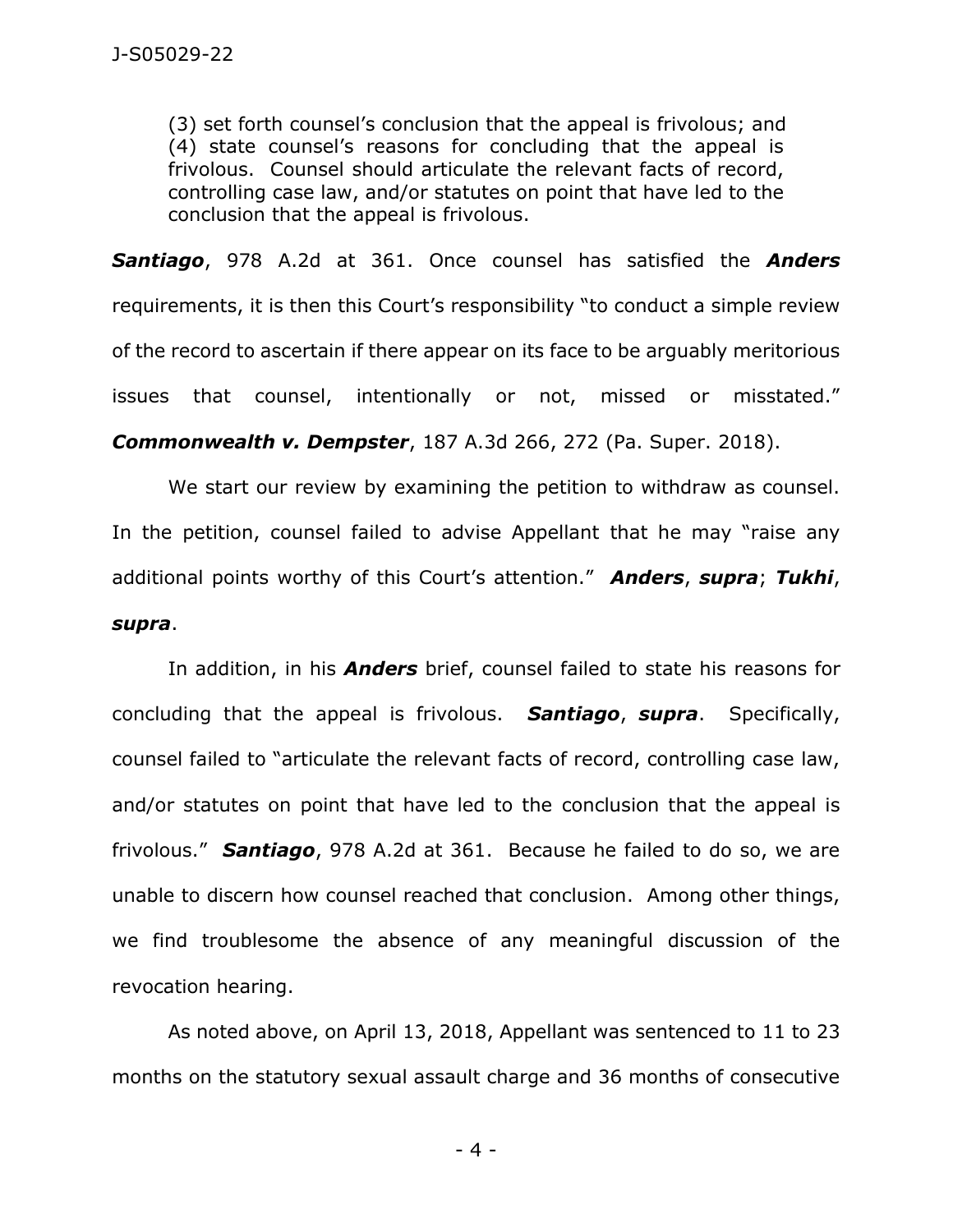probation on the indecent assault charge. In addition, Appellant was sentenced to a 36-month probation term consecutive to the sentence imposed on the statutory sexual assault charge. In connection with the probation term, the trial court imposed, among others, the following conditions:

- Must attend and complete sexual offender treatment.
- No contact with victim.
- *No contact with minors*/or places where minors frequent/schools, school zones, school activities, public pools, parks, or playgrounds.

Sentencing Order, 4/13/18 (emphasis added).

On March 26, 2019, the Luzerne County Probation Department issued a Parole Violation Report, which was filed on April 24, 2019, after Appellant waived his right to a **Gagnon I** hearing.<sup>2</sup> In the report, the Probation Department alleged that Appellant committed, *inter alia*, a technical violation of the rules of probation and parole, as well as the trial court sentencing order. The Probation Department identified the condition being violated as a court ordered condition, specifically the "No Unsupervised Contact With Minors"

<sup>2</sup> *See Gagnon v. Scarpelli*, 411 U.S. 778 (1973). When a probationer is detained pending a revocation hearing, due process requires a determination at a pre-revocation hearing, a *Gagnon I* hearing, that probable cause exists to believe that a violation has been committed. *Commonwealth v. Sims*, 770 A.2d 346, 349 (Pa. Super. 2001). Where a finding of probable cause is made, a second, more comprehensive hearing, a *Gagnon II* hearing, is necessary before the court can make a final revocation decision. *Id.*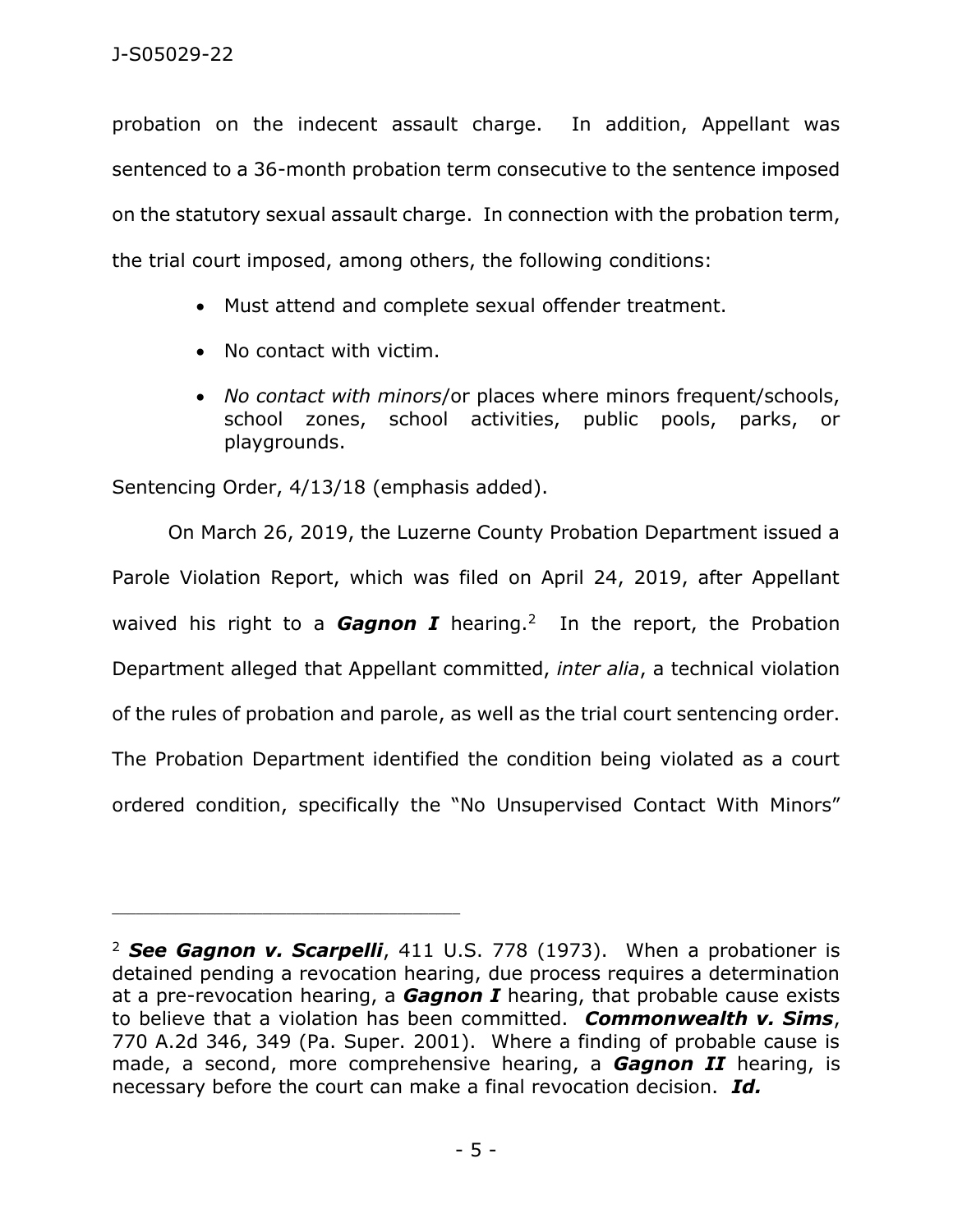condition. In the report, the Probation Department described the offending

conduct as follows:

Offender violated said rule, in that his alleged conduct constitutes a failure to comply with the rules of Probation and Parole, as well as the Court Order. [Appellant] admitted to having contact with a 17-year-old minor on occasion, and admitted to "making out, kissing, fondling, and grabbing" her as well. His justification being that "she was turning eighteen in a couple [of] weeks." Upon questioning in the probation office, [Appellant] admitted to the actions and said he "waited until her birthday" to have sexual contact with her. He also admitted to being alone with his friend's 5-year-old niece on multiple occasions. He admitted to being sexually aroused by the victim climbing on him, and said that the victim "grabbed his crotch area" and "sucked his fingers." He admitted the contact to the group on March 21, 2019, and also in the probation office on March 25, 2019. [Appellant] said he "should have lied."

[Appellant] is a Tier II Sex Offender and cannot be at such an event according to the rules. [Appellant] disclosed this information to [p]olygraph examiner and his [Sexual Offender Assessment Board] Counselor, Thomas Dougherty. Mr. Dougherty reported the two incidents to Child Line.

Parole Violation Report, 3/26/19 at 1-2.

At the revocation hearing, counsel for Appellant argued that the condition imposed by the trial court (*i.e.*, no contact with minors) was different from the condition being enforced by the Probation Department (*i.e.*, no unsupervised contact with minors), and that the Probation Department in essence modified the condition without the approval of the trial court. Furthermore, counsel argued that to the extent the Probation Department properly modified the condition initially imposed by the trial court, the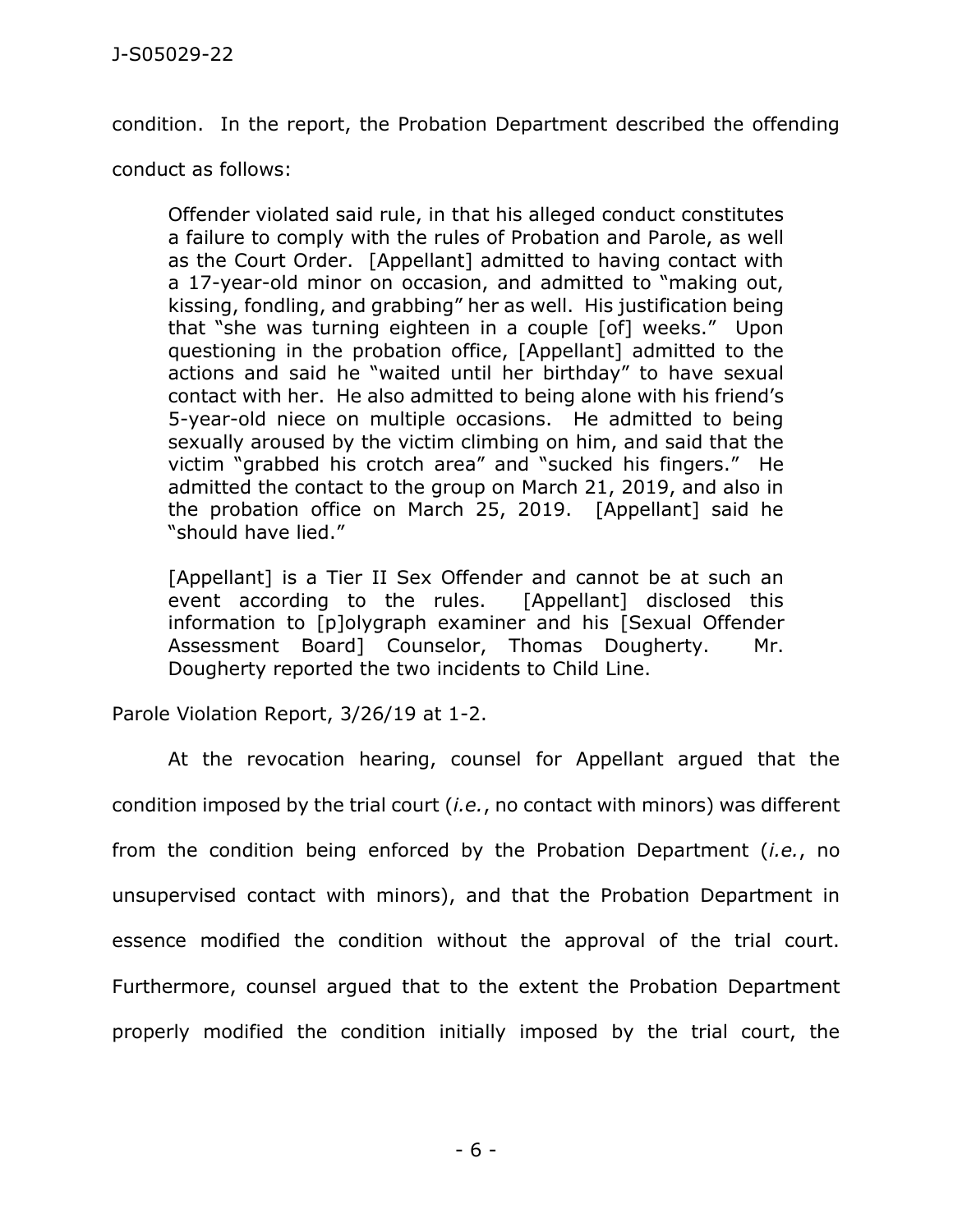Commonwealth failed to prove that the contact was unsupervised. N.T., Revocation, 7/29/19, at 22-23.

The Probation Department acknowledged that the condition, as formulated by the trial court, was impossible to enforce, given the nature of Appellant's employment (working at a pet store). N.T., Revocation, 7/29/19, at 5. Accordingly, the Probation Department authorized Appellant to work in an environment where children could be potentially present (pet store) and interpreted the condition imposed by the trial court to mean "no adverse contact with minors," *id.*, or "no unsupervised contact with minors," *id.* at 6- 7; *see also* Parole Violation Report, *supra*. The Commonwealth argued that the initial condition (no contact with minors) was not changed by the Probation Department, and that, essentially, it meant no adverse contact with minors. *Id.* at 21-23.

The trial court agreed with the Commonwealth's position and revoked Appellant's probation.

Case law exists suggesting that current counsel for Appellant may have overlooked an issue. In *Commonwealth v. Foster*, 214 A.3d 1240 (Pa. 2019), our Supreme Court held that under 42 Pa.C.S.A. § 9754, a sentencing court may not delegate its statutorily proscribed duties to probation and parole offices. However, in *Commonwealth v. Elliott*, 50 A.3d 1284 (Pa. 2012), our Supreme Court explained that while "the legislature has placed the authority to impose a term of probation, and the conditions therefore, solely

- 7 -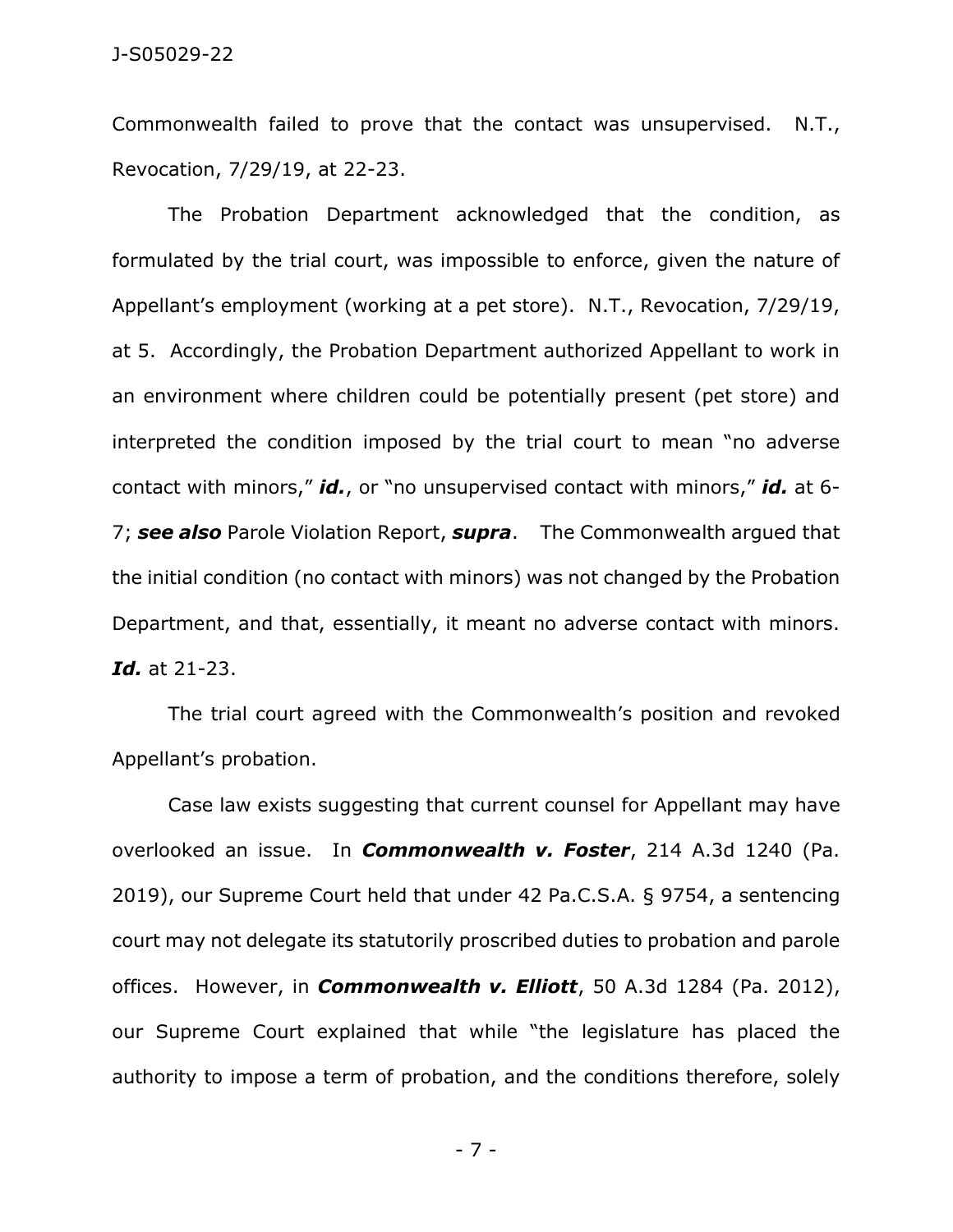with the trial courts," *id*. at 1291, the Pennsylvania Board of Probation and Parole (State Board) and its agents "may impose conditions of supervision that are germane to, elaborate on, or interpret any conditions of probation that are imposed by the trial court." *Id*. at 1292. "A trial court may impose conditions of probation in a generalized manner, and the [State] Board or its agents may impose more specific conditions of supervision pertaining to that probation, so long as those supervision conditions are in furtherance of the trial court's conditions of probation." *Id.* Notably, since the issue in *Elliott* was whether the State Board had the authority to impose conditions of supervision, *Elliott* did not specifically address whether a county probation board (such as the Montgomery County Probation Board, the entity that supervises Appellant's probation) has similar authority.

Current counsel for Appellant does not mention any of the issues raised by counsel at the revocation hearing. We are not suggesting that the issues raised by counsel at Appellant's revocation hearing entitle Appellant to relief. In fact, we take no position on these issues. We merely note that the issues raised by counsel at the revocation hearing do not appear wholly frivolous. $3$ 

<sup>&</sup>lt;sup>3</sup> We have stated that "frivolous is not the same as meritless; an appeal is frivolous where it lacks any basis in law or fact." *Commonwealth v. Smith*, 700 A.2d 1301, 1305 n. 10 (Pa. Super. 1997) (citation and internal quotation marks omitted); *see also Commonwealth v. Wrecks*, 931 A.2d 717, 722 (Pa. Super. 2007) ("The heightened protection afforded to *Anders* appellants . . . arises because the right to counsel on direct appeal and the right to the direct appeal itself are constitutional ones."); *Commonwealth v. Kearns*, *(Footnote Continued Next Page)*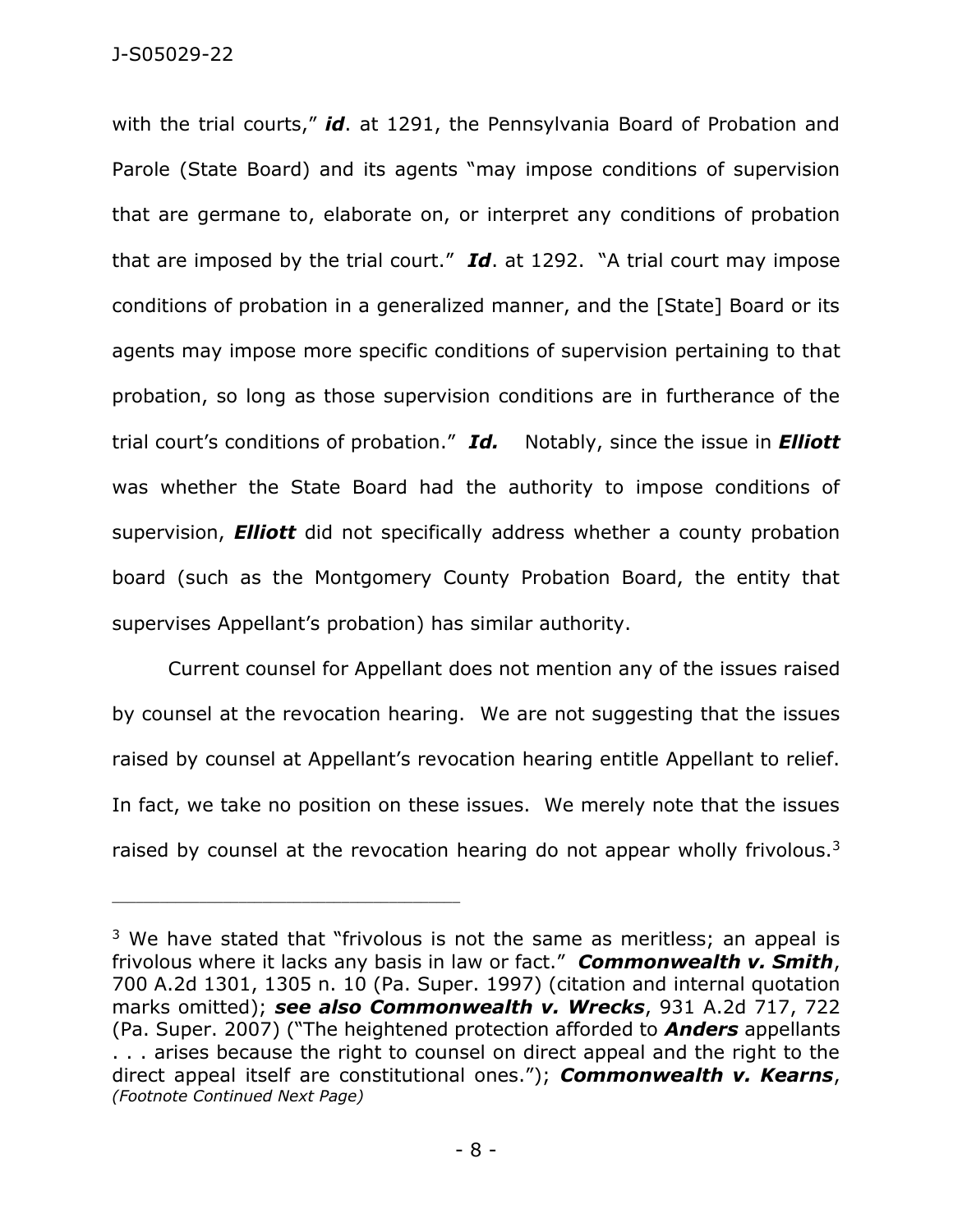However, if counsel believes otherwise, counsel, on remand, should explain why those issues are in fact wholly frivolous.

We also note that current counsel apparently does not identify as a potential issue the testimony of the probation officer at the revocation hearing relating to Appellant's admissions. It appears, however, that Appellant was interrogated by the probation officer while in custody. *See* N.T., Revocation, 7/19/19, at 6-7; 16-17. It is not for us to make an argument on behalf of Appellant. However, current counsel should consider the impact, if any, of *Commonwealth v. Knoble*, 42 A.3d 976 (Pa. 2012), and *Commonwealth v. Cooley*, 118 A.3d 370, (Pa. 2015). If counsel believes that *Knoble* and **Cooley** have no bearing on the instant matter or that these cases would not change his assessment, counsel must explain, on remand, how he reaches that conclusion.

Current counsel also appears to have equated the interaction between Appellant and the probation officer with the interaction between Appellant and the SOAB counselor. The two situations are factually different, and may result in different legal consequences, which current counsel fails to appreciate. *Id.*

\_\_\_\_\_\_\_\_\_\_\_\_\_\_\_\_\_\_\_\_\_\_\_\_\_\_\_\_\_\_\_\_\_\_\_\_\_\_\_\_\_\_\_\_

<sup>896</sup> A.2d 640, 647 (Pa. Super. 2006) ("It may be that counsel believes that the argument advanced is unlikely to ultimately prevail. Nevertheless, this does not mean that the appeal is wholly frivolous."); 86 A.3d 877, 879-80 (Pa. Super. 2014); *Commonwealth v. Orellana*, 86 A.3d at 882. 86 A.3d 877, 882 (Pa. Super. 2014).